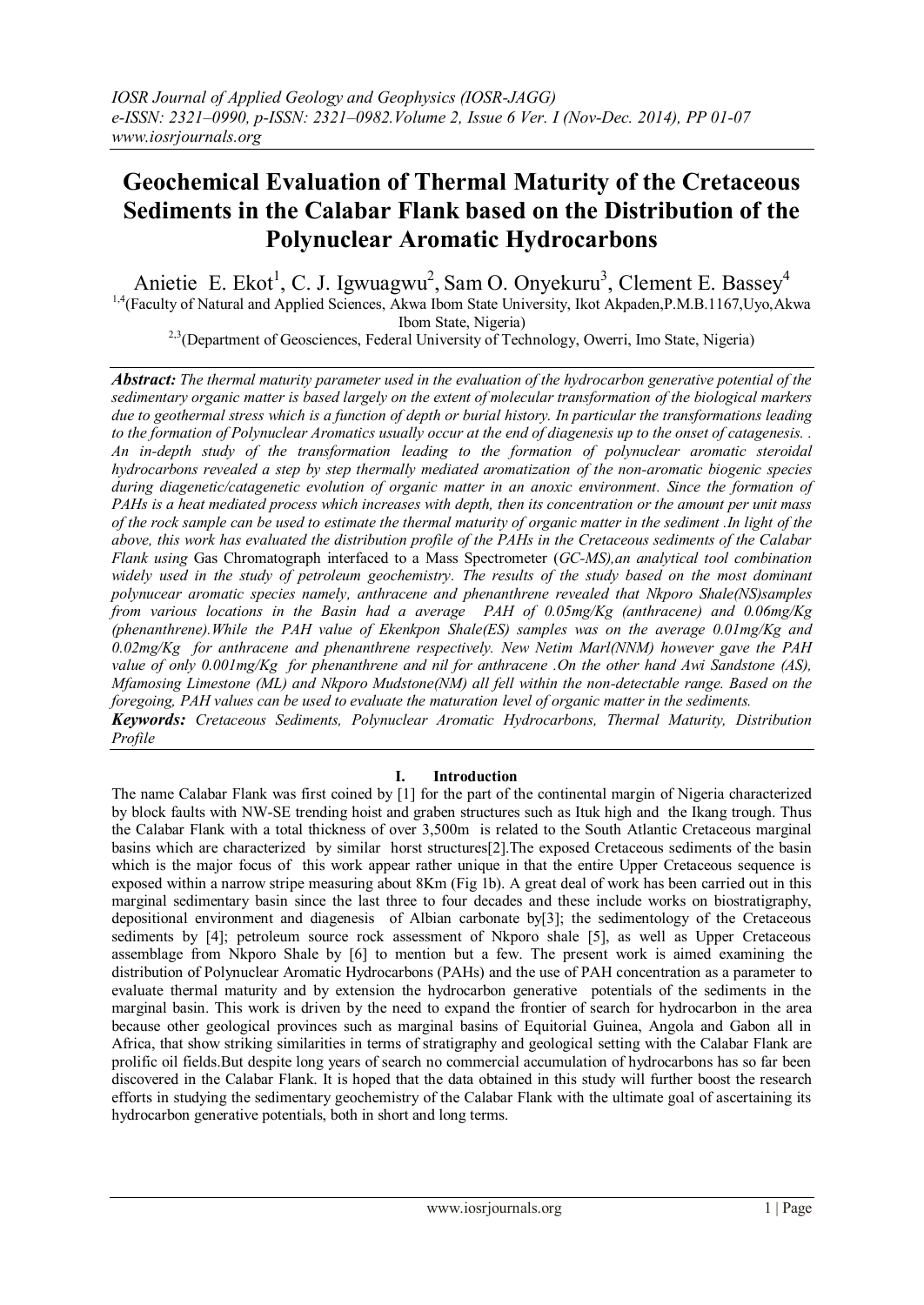### **1.1 Geological Setting and Stratigraphy**

The geological expression known as the Calabar Flank was first described by [1] and later by [7] as an epirogenic basin situated in the easternmost part of the sedimentary basin in southern Nigeria. The Calabar Flank is part of the continental margin of Nigeria dominated by block faults with NW-SE trending horst and graben such as Ituk and the Ikank trough. The basin which lies on Lat. 5°00′N and between Long. 8°00′ and 8°30′E (Fig. 1a) contains about four thousand metres of Albian to Maastrichtian sediments in outcrop section[8] and is bounded in the north by the basement rock of Albian Oban Massif; in the south by the Niger Delta hinge line; in the east by the Cameroun volcanic line and in the west by Ikpe platform. [9] suggested a rift origin of the Calabar Flank while[10] sees the basin formation as a response to a slight adjustment in the shape of Africa during its crustal plate separation from South America coupled with the eustatic changes in the sea level within the South Atlantic. Hence its description by[11] as a distinct geologic province with peculiar tectonic style and attendant stratigraphic evolution. The Cretaceous sediment of the Calabar Flank is made up of the Upper and Lower segments. The Upper sediments range from dark gray to bluish shale with mudstone intercalation (Nkporo shale) to thick black shales with mudstone, sandstone and occasional limestone intercalations. While the sediments in the Lower segment are largely flaggy(fissile) limestone with admixture of ferruginized and conglomeratic sequence of Awi Formation. The stratigraphic succession in the Calabar Flank is mostly of Cretaceous age comprising a basal Neocomian-Aptian syn-rift fluvial sandstone,. the Awi formation and the marine syn-rift Odukpani group of Albian and Late Cretaceous age. The Odukpani Group [12] comprises the Middle Albian Mfamosing limestone, the Late Albian Ekenkpon shale and the Conician New Netim Marl.

Sedimentation in this marginal basin began with the initial deposition of fluvio-deltaic cross-bedded sands of Awi formation [13] in early Cretaceous times (probably Aptian). This lithologic unit overlies the Precambian basement complex of Oban Massif. The Awi formation (non-fossiliferous arkosic sandstone), is in turn overlain by a relatively stable carbonate platform, namely Mfamosing Formation, a limestone formation that is partly exposed along the pre-cambian basal complex of Oban Massif as a result of diatropism (probably an epeirogenic uplift) associated with the Neogene tectonics along the Cameroun volcanic line [2].Thus the Limestone deposits emerged as a result of the first marine incursion in the Middle Albian after which the faulted blocks allow widespread deposition sequence of shales with very minor calcareous (marl) intercalations alternated by the deposition of thin dark shale beds of dominantly shale lithology with occasional mudstone [8]. The lithogic unit immediately overlying this carbonate platform is a thick black and highly fissile shales with minor but frequent intercalation of marls and calcareous mudstone known as Ekenkpon shale formation, believed to be a product of two transgressive cycles that took place during the late Albian-Cenomenian and early Turonian. Ekenkpon (brownish grey/dark grey flaggy shales with mudstone intercalations) formation underlies the New Netim Marl (marlstone with occasional shale intercalations), which together form part of the Odukpani Group, a Late Cretaceous post-rift marine unit[2]. The Awi Formation and the Odukpani Group were deposited before the Santonian compressional tectonic phase [14]; while the Campanian-Maastrichtian Nkporo Shale (bluish black carbonaceous shale with mudstone intercalations), the youngest lithologic unit of the Cretaceous sediments in the stratigraphic succession of the Calabar Flank overlies the New Netim Marl. The sedimentary successions in the Calabar Flank by various workers are presented in (Tables 1-2), with Awi Formation as the oldest at the base and Nkporo shale whose outcrop section remains the youngest lithologic unit of the Cretaceous is at the top [6].

#### **II. Methodology**

## **2.1 Sample Collection**

A total of seventeen surface (outcrop) samples of the Cretaceous sediments were picked at various locations where they outcrop (Fig 1b ) across the length and breadth of the basin, using appropriate tools and instruments such as hammer and GPS. The outcrop samples were collected and coded as CF-L<sub>n</sub>X, where CF is the acronym for the Calabar Flank;  $L_n$  the location serial number and X, to differentiate one sample from another in a particular location. The sediment samples were Awi Sandstone, Mfamosing Limestone, Ekenkpon Shales, New Netim Marl, Nkporo Shale and Nkporo Mudstone.

## **2.2 Sample Preparation**

The outcrop samples were initially cleaned by seeping in 100% dichloromethane with shaking followed by decanting of the solvent until the rocks were clean. After drying, the samples were washed under running tap water and then dried again in an oven at a pre-set temperature of 30° C. About 200mg of the pre-cleaned shale was crushed and accurately weighed into clean LECO crucibles. The rocks were then de-mineralized with hot 10% HCl and afterwards washed repeatedly with distilled water, dried at 60ºC, pulverized and preserved.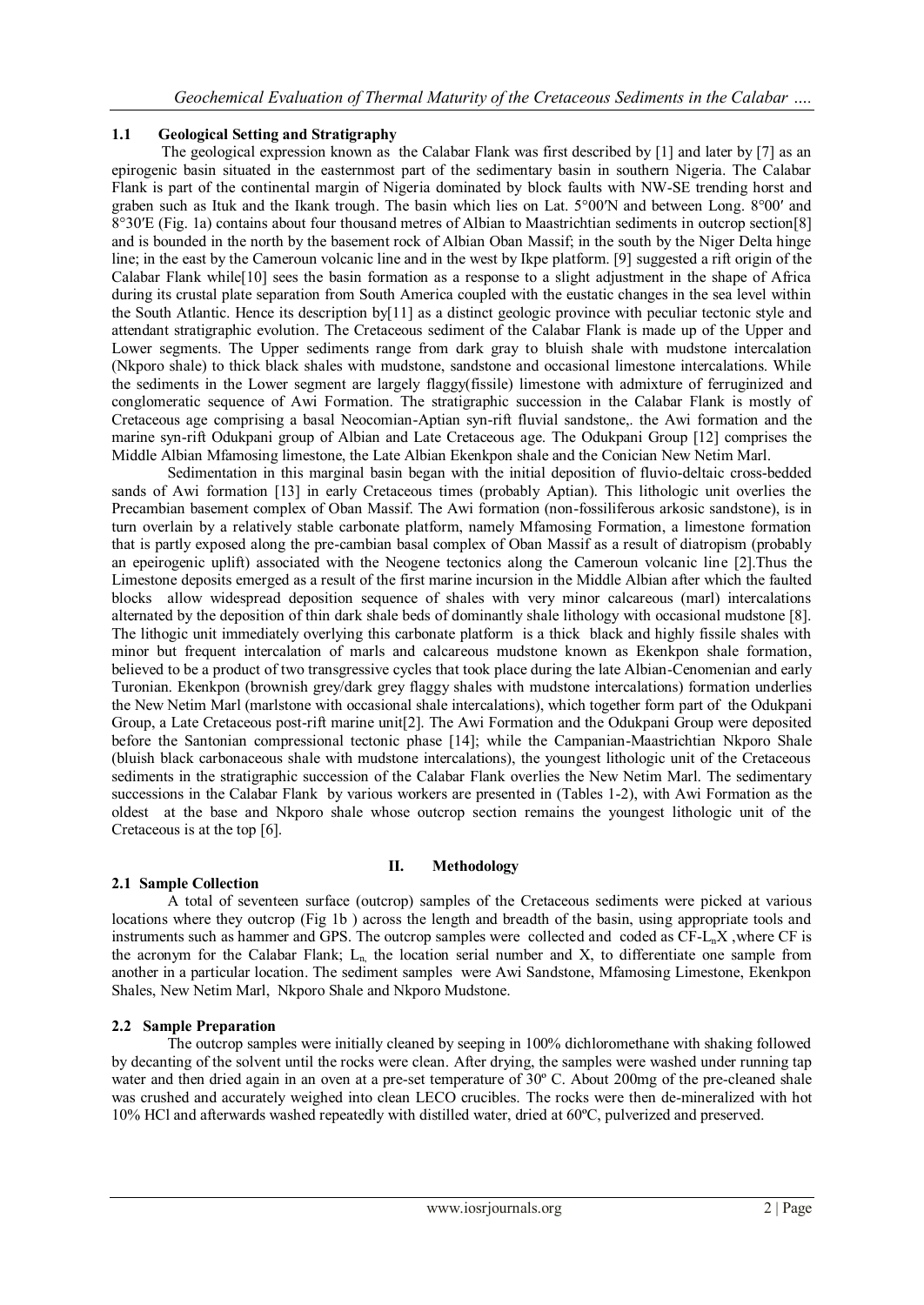### **2.3 GC-MC Analysis**

The samples were analysed for the concentration of Polynuclear Aromatic Hydrocarbons(PAHs) using Agilent 7890 Gas Chromatograph interfaced to a HP5970 Mass Spectrometer and operated at 70. V in impact and selected ion monitoring modes equipped with electron multiplier defector. The gas chromatograms for the representative samples are shown in (Figs 2ato2c).

#### **III. Results and Discussions**

The work which focussed on the distribution of polynuclear aromatic hydrocarbons in the Cretaceous sediments of the Calabar Flank Southeastern Nigeria, has been carried out**.** The results of the GC-MS analysis of the three sediment samples with detectable concentration of Polynuclear Aromatic Hydrocarbons (PAHs) are presented in Figures 2a,2b and 2c. The representative mass chromatogram (Fig.2a) of Ekenkpon Shales represented by sample CF-L1B indicates that the sediment is rich in vast array of aromatic hydrocarbons such as naphthalene, pyrene, benzo(b)fluoranthene, benzo(k)fluoranthene, benzo(a)pyrene, phenanthrene and anthracene, with the last two in the series as the most abundant polynuclear aromatic species in the sediment.

 In contrast the GC-MS analysis (Fig.2b) for the New Netim Marl samples represented by CF-L6B shows phenanthrene as the only polynuclear aromatic species in the sediment. The absence of other polynuclear aromatic species in New Netim Marl indicates that there was low biogenic input rich in polycyclic alkanes during diagenesis. In other words the condition under which sedimentation occurred may not have favoured the preservation of biogenic input rich in polycycloalkanes.

 The third Cretaceous sediment sample of interest in the the Calabar Fank is the Nkporo Shales represented by sample CF-L7A. Like the results of the Ekenkpon samples the GC-MS analysis (Fig.2c) of Nkporo Shales depicts the sediments as being rich in a wide spectrum of polynuclear aromatic hydrocarbons such as anthracene, phenanthrene, anthracene, pyrene, benzo(a)pyrene ,benzo(a)anthracene, benzo(b) fluoranthene, benzo(k)fuorenthene with the first two polynuclear aromatic hydrocarbons in the series as the most dominant species..The results based on the most dominant polynucear aromatic species namely, anthracene and phenanthrene indicate that Nkporo Shale (NS) samples from various locations across the basin are the richest in polynuclear aromatic hydrocarbons with an average PAH of 0.05mg/Kg (anthracene) and 0.06mg/Kg (phenanthrene). While the PAH value of Ekenkpon Shale(ES) samples gave an average concentration of polynuclear aromatic hydrocarbons of 0.01mg/Kg and 0.02mg/Kg for anthracene and phenanthrene respectively. New Netim Marl(NNM) however gave the PAH value of only 0.001mg/Kg for phenanthrene and nil for anthracene. On the other hand Awi Sandstone(AS), Mfamosing Limestone(ML),Nkporo Mudstone(NM) all fell within the non-detectable range.

#### **IV List of Figures and Tables**



**Figure 1a:** Topographical Map of Part of the Calabar Flank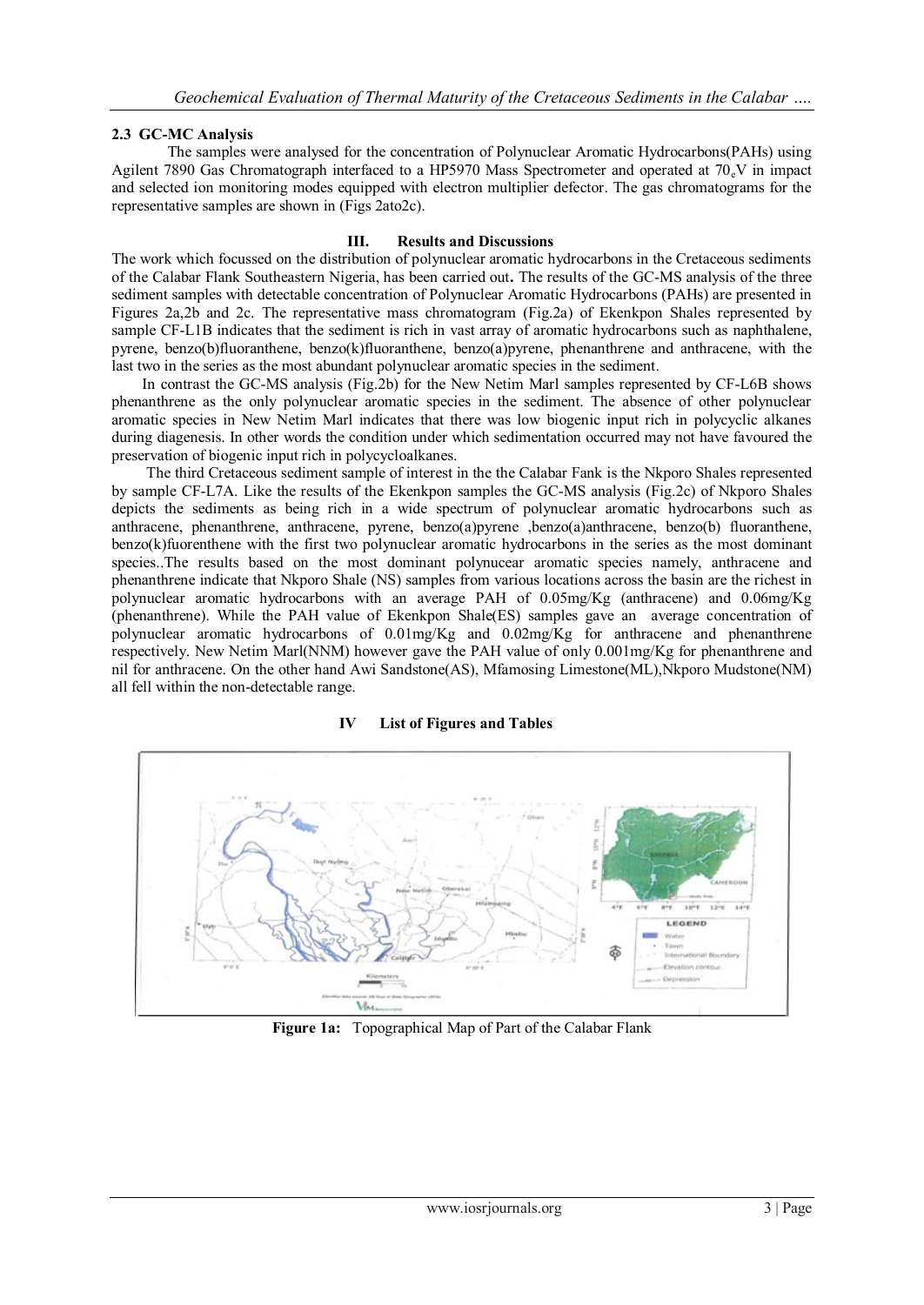







**Figure 2b:** Representative Mass Chromatogram showing the PAH profile of New Netim Marl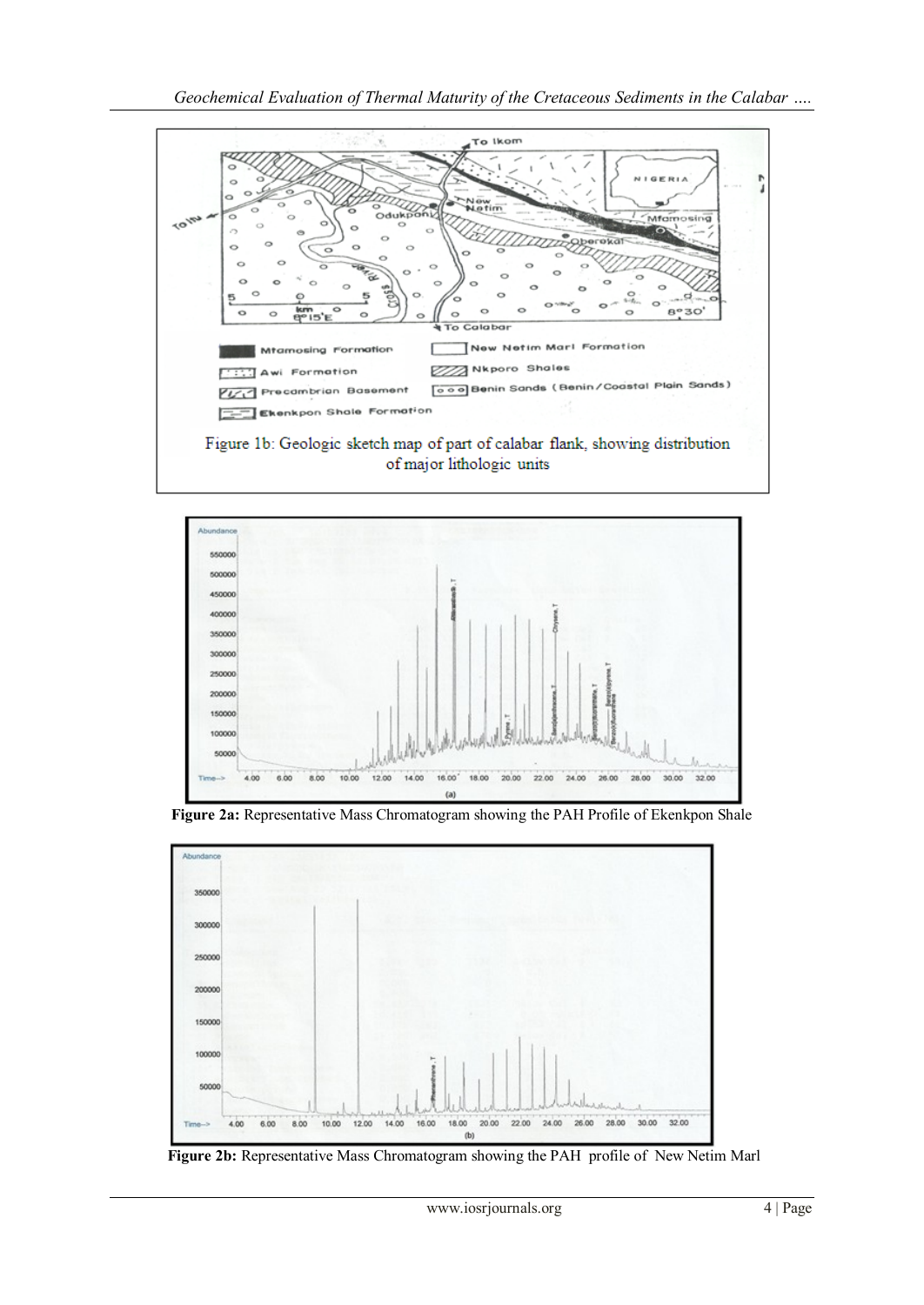Geochemical Evaluation of Thermal Maturity of the Cretaceous Sediments in the Calabar ....



**Figure 2c:** Representative Mass Chromatogram showing the PAH Profile of Nkporo Shale

**Table 1:** Lithostratigraphic succession in the Calabar Flank correlated with Anambra Basin (Modified version alter Nyong, 1995)

| <b>AGE</b>       | <b>CALABAR FLANK BASIN</b>             | <b>ANAMBRA BASIN</b>                                                 |  |
|------------------|----------------------------------------|----------------------------------------------------------------------|--|
| Maastrichtian    | Nkporo Shale                           | $\tau_{\theta\gamma_{\zeta_{\zeta}}}$<br><b>OURL</b><br><b>Proch</b> |  |
| Campanian        |                                        |                                                                      |  |
| Santonian        |                                        |                                                                      |  |
| Conagian         | New Netim Marli                        | Agwu Shale                                                           |  |
| Turonian         | Bkenkpon                               | Eze Ajushale<br>Group                                                |  |
| Cenomanian       | Shale                                  |                                                                      |  |
| Albian           | Mfamosing<br>Eormation                 | Asu River Group                                                      |  |
| Early Cretaceous | Awi Formation                          | Basal Grit and<br>Sandstone                                          |  |
| Precambian       | Basement<br>Complex of the Oban Massif |                                                                      |  |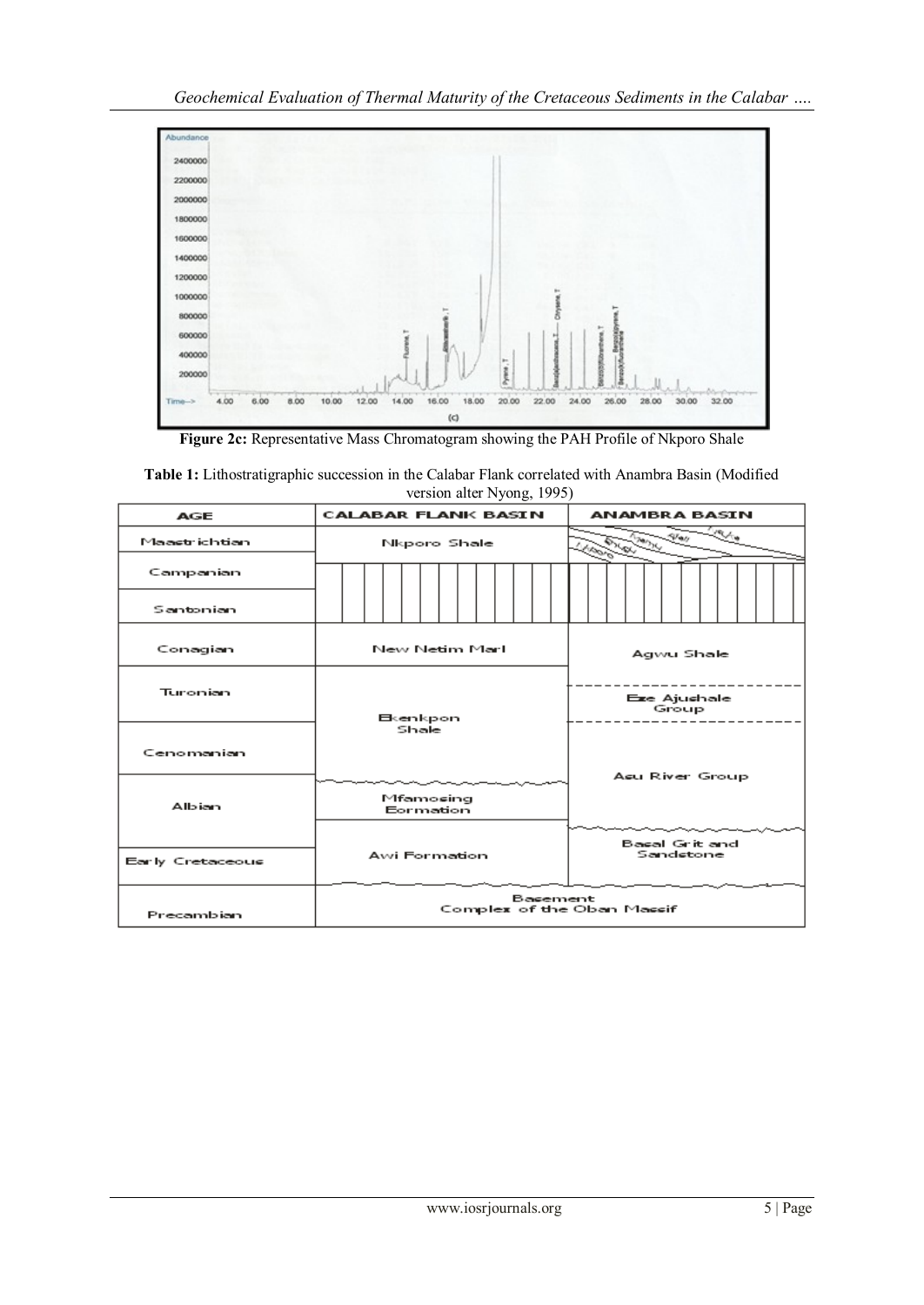| <b>Table 2:</b> Lithostratigraphic Succession in the Calabar Flank by various Worker |                                                  |                                                  |                                                  |                                                                                                          |  |
|--------------------------------------------------------------------------------------|--------------------------------------------------|--------------------------------------------------|--------------------------------------------------|----------------------------------------------------------------------------------------------------------|--|
| AG E                                                                                 | REYMENT,<br>1965                                 | <b>PETERS AND</b><br><b>EKEWOZOR, 1982</b>       | PETERS ETAL.<br>1995                             | <b>LITHOLOGIC DESCRIPTION</b>                                                                            |  |
| MAASTRI-<br>CHTIAN                                                                   | <b>NKPORO</b><br><b>SHALES</b>                   | <b>NKPORO</b><br><b>SHALES</b>                   | <b>NKPORO</b><br><b>SHALES</b>                   | GYPNIFEROUS DARK<br>GRAY WITH MUDSTONE<br><b>INTER CALATION</b>                                          |  |
| CAMPA-<br><b>NLAN</b><br>SANTO-<br><b>NLAN</b>                                       |                                                  |                                                  | ⊃<br>ファファ                                        | <b>UNCONFORMITY</b><br>(NON-DEPOSITION)/OR<br><b>ER OSION</b>                                            |  |
| CONFOLAN                                                                             |                                                  |                                                  | NEW NETIM<br><b>MARL</b>                         | <b>MARLSTONE WITH SHALE</b><br>IN TER CALATION OF MUDS TONE.<br>SANDSTONE, LIMESTONES<br>AND OYSTER BEDS |  |
| <b>TURONIAN</b>                                                                      | EZE AKU<br><b>FORMATION</b>                      | <b>NKALAGU</b>                                   | <b>EKENKPON</b>                                  | THICK BLACK PYTRIC<br>SHALES WITH<br><b>INTERCALATION OF</b><br>MUSDSTONE, SANDSTONE,                    |  |
| <b>CENO-</b><br><b>MANIAN</b>                                                        |                                                  | <b>FORMATION</b>                                 | <b>SHALES</b>                                    | LIMESTONE AND OYSTER<br>BEDS.                                                                            |  |
| <b>ALBI AN</b>                                                                       | <b>ODUKPANI</b>                                  | <b>MEAMOSING</b><br><b>LIMESTONE</b>             | <b>MEAMOSING</b><br><b>LIMESTONE</b>             | STROMALOLITIC AND<br><b>FISSILLIFEROUS</b><br><b>LIMESTONE</b>                                           |  |
| <b>PAPTLAN</b>                                                                       | <b>FORMATION</b>                                 | <b>AVAL</b><br><b>FORMATION</b>                  | AVM.<br><b>FORMATION</b>                         | ARKOSIC SANDSTONE<br>INTERBEDDED WITH<br><b>SHALES</b>                                                   |  |
| PRECAM-<br><b>BIAN</b>                                                               | <b>OBAN</b><br><b>BASEMENT</b><br><b>COMPLEX</b> | <b>OBAN</b><br><b>BASEMENT</b><br><b>COMPLEX</b> | <b>OBAN</b><br><b>BASEMENT</b><br><b>COMPLEX</b> | CRYSTALLINE BASEMENT<br>ROCKS.                                                                           |  |

#### **Table 2:** Lithostratigraphic Succession in the Calabar Flank by various Worker

#### **Conclusion**

From the above results it can be deduced that the PAH formation and distribution in the Cretaceous sediments of the Calabar Flank is not only influenced by the burial history of the sediments, otherwise Nkporo shale, the youngest lithologic unit in the stratigraphic succession of the basin would have been the most deficient in polynuclear aromatics. Consequently, the PAH distribution pattern suggests that there could be interplay of other factors such as the quality of biogenic input - that is how rich the organic matter is in polycycloalkanes at the onset of diagenesis. Another possible influence on the PAH profile in the sediments is the palaeoenvironmental conditions favorable for the preservation of PAH precursors during diagenetic transformation of organic matter. [15] noted that the transformation of polycycloalkanes to steroidal products such as polycyclic aromatics is a common phenomenon in anoxic diagenesis and catagensis. Hence the concentration of PAHs in the sediment may also be used as a palaeoenvironmental indicator. Finally, the thermally and otherwise mediated molecular transformation of the thermodynamically less stable geofossils (biomarkers) to more stable ones may be used to evaluate the maturation level of organic matter in the sediment.

#### **References**

- [1] Murat, R. C. 1972, Stratigraphy and Paleogeography of the Cretaceous Lower Tertiary and Southern Nigeria. In T. f. J. Dessauragie and A. J. Whiteman (eds). African Geology, Department of Geology. University of Ibadan Press, pp 215 – 226.
- [2] Reijers, T. J. A., 1996, Selected Chapters on Geology-sedimentary Geology and Sequence Stratigraphy in Nigeria. SPDC Course Handbook (Field Guide) 121p.
- [3] Reijers, T. J. A. and Petters. S. W. 1987. Depositional Environments and Diagenesis of Albian Carhonate on the Calabar Flank, S. E. Nigeria Petroleum Geology, 10(3), pp 283 – 291.
- [4] Ebong, U. E., 1989, The Sedimentology of the Cretaceous highway transect from the Calabar Flank across the Mamfe Embarment. Unpublished M.Sc. Thesis, University of Calabar.
- [5] Unomah, G. I. and Ekweozor, C. M. 1993. Petroleum Source Rock Assessment of the Campanian Nkporo Shale, Lower Benue Trough, Nigeria. NAPE BULL. 5p. 172 – 186.
- [6] Kumaran, K. P. N. and Ramanathan, R. M. 1986. An Upper Cretaceous Assemblage from Nkporo Shale of Calabar Flank. Journal of the Paleontological Society of India, 31, p 9-15.
- [7] Nyong, F. E. and Ramanathan, R. M, 1985. A record of oxygen deficient Paleoenvironments in the Cretaceous of the Calabar flanks, S. F. Nigeria Journal of African Earth Sciences, Vol.3(4), pp 455 – 460.
- [8] Ramanathan, R. M. and Fayose, F. A., 1990. Cretaceous transgressions and regression in Calabar Flank, S. E. Nigeria. In C. O. Ofoegbe (ed) the Benue trough structure and evolution Friedr. Viewg and Sohn.
- [9] Kennedy, W. Q, 1965. The influence of Basement Structure on the Evolution of the Coastal (Mesozoic and Tertiary) Basin of Africa. In SaltBasin around Africa pp.7-16.
- [10] Stonely E., 1966. The Niger Delta region in the Light of theory of continental drift. Geol. Mag. 103, (5), pp. 385 397.
- Nyong, E. E. 1995. Cretaceous Sediments in the Calabar Flank. In B. N. Ekwueme, E. E. Nyong and S. W. Petters, (eds), Geological Excursion Guidebook to Oban, Calabar Flank and Mamfe Embayment, Southeastern Nigeria. Published in